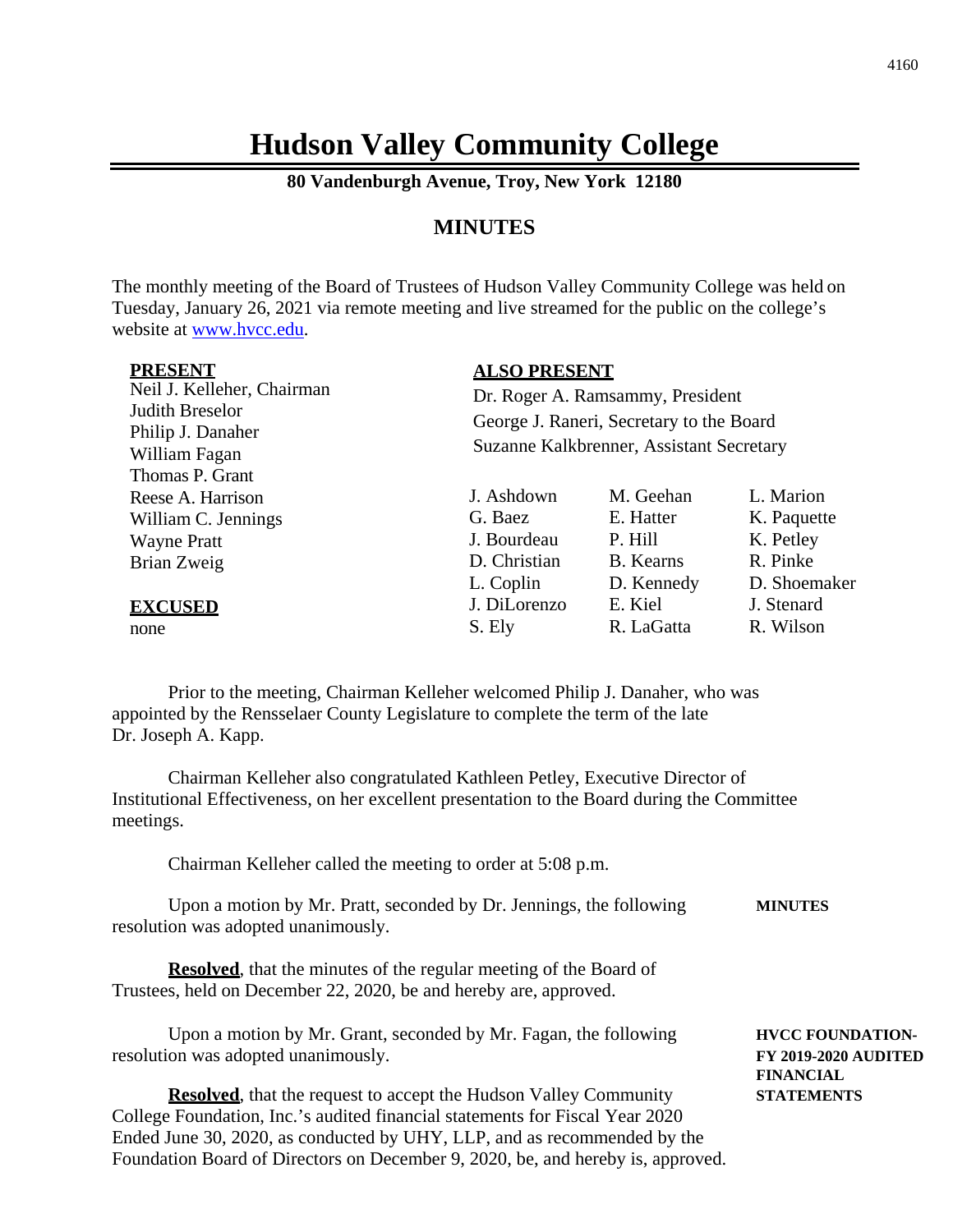Upon a motion by Ms. Breselor, seconded by Mr. Fagan, the following **HVCC FOUNDATION**resolution was adopted unanimously. **APPOINTMENT OF**

## 4161 **OFFICERS**

**Resolved**, that the request for approval of officer appointments to the Hudson Valley Community College Foundation, as recommended by the Foundation Board of Directors on January 20, 2021, be, and hereby is approved, as follows:

A. The Foundation Board of Directors recommends the following slate of officers for a term from January 1, 2021 to December 31, 2021:

> Frank Sarratori, Chair Mark Mitchell '74, Vice Chair Kelly Klopfer, Vice Chair Richard Amadon, Jr. '87, Treasurer Anthony Carnevale'85, Secretary Cory Martin '97, Assistant Treasurer April Clas, Assistant Secretary Regina Scarano LaGatta'73, Executive Director

| <b>INFORMATION ITEMS</b><br>The following information items were noted: |                                                                                            | <b>INFORMATION</b><br><b>ITEMS</b> |
|-------------------------------------------------------------------------|--------------------------------------------------------------------------------------------|------------------------------------|
|                                                                         |                                                                                            |                                    |
|                                                                         | A. PART-TIME FACULTY                                                                       |                                    |
| 1.                                                                      | School of Business and Liberal Arts                                                        |                                    |
|                                                                         | Meriame Bagate, Instructor,                                                                |                                    |
|                                                                         | English, Foreign Languages and English as a Second Language,                               |                                    |
|                                                                         | $p/t$ appt., eff. $1/25/21$                                                                | $$1,113$ /sch                      |
|                                                                         | $\mathbf{D}$ $\mathbf{H}$ $\mathbf{A}$ $\mathbf{H}$ $\mathbf{H}$ $\mathbf{H}$ $\mathbf{H}$ |                                    |

Danielle Coulson, Instructor, English, Foreign Languages and English as a Second Language, p/t appt., eff. 1/25/21 \$1,113/sch

Antonia De Vegh, Instructor, English, Foreign Languages and English as a Second Language, p/t appt., eff. 1/25/21 \$1,113/sch

Sarah Schoettler Woll, Instructor, English, Foreign Languages and English as a Second Language,  $p/t$  appt., eff.  $1/25/21$  \$1,113/sch

Maurizio Scontrino, Instructor, English, Foreign Languages and English as a Second Language, p/t appt., eff. 1/25/21 \$1,113/sch

2. School of Health Sciences Allison Esker-Infante, Instructor, Dental Hygiene, p/t appt., eff. 1/25/21 \$1,113/sch

Taryn Raylinski, Instructor, Dental Hygiene, p/t appt., eff. 1/25/21 \$1,113/sch